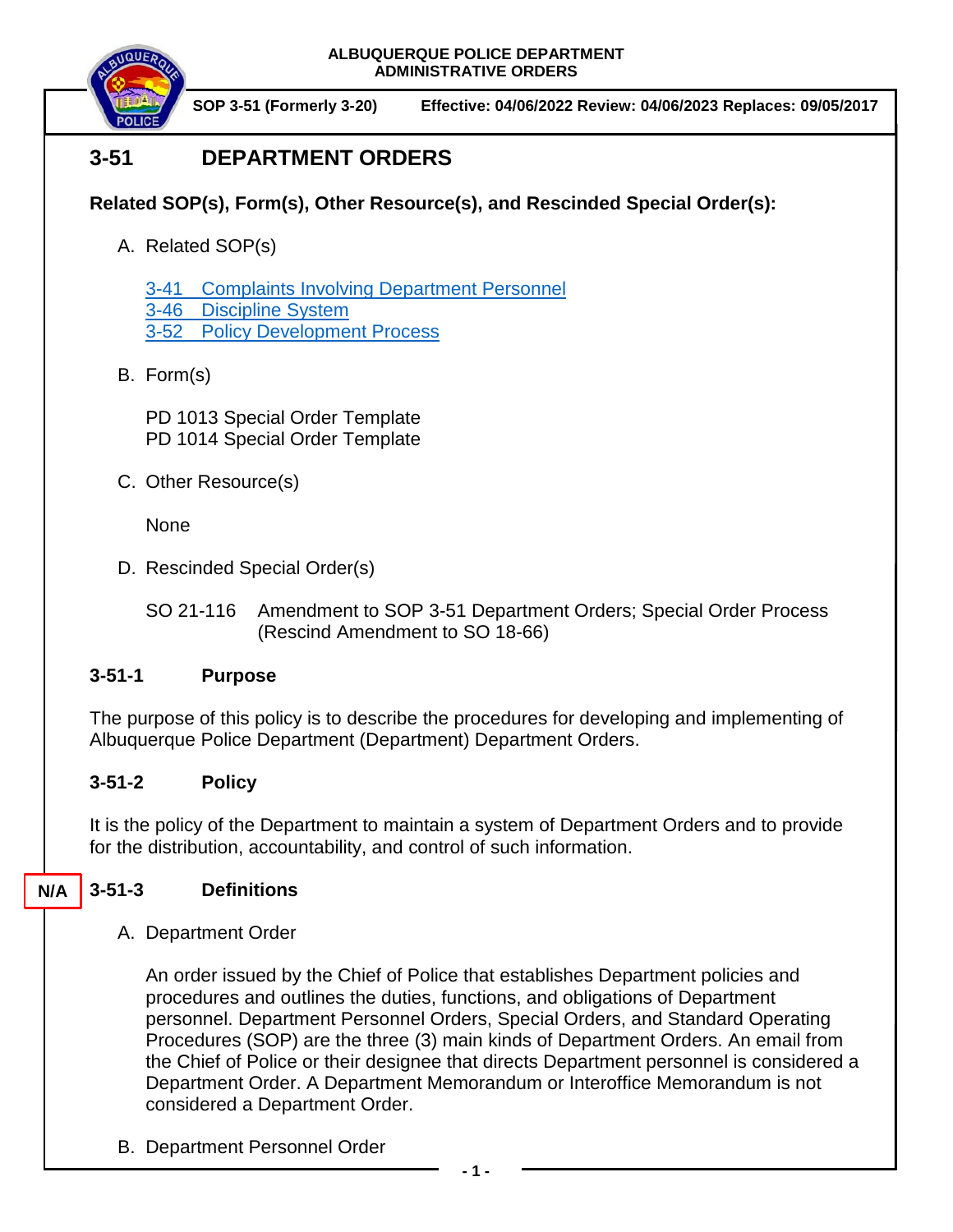



**SOP 3-51 (Formerly 3-20) Effective: 04/06/2022 Review: 04/06/2023 Replaces: 09/05/2017**

An order used to reflect changes in Department personnel status, such as duty assignment transfers and promotions.

## C. Policy

Written regulations or directives describing the duties, functions, processes, and obligations of Department personnel, and providing specific direction on how to fulfill those duties, functions, or obligations. The terms "policy" and "Standard Operating Procedure" are used synonymously in Department literature to describe the written directive as it goes through the policy development process.

### D. Special Order

A written directive issued Department-wide to address and govern specific, identified issues of an urgent matter. A Special Order may amend a Department SOP*.*

### E. Standard Operating Procedure (SOP)

- 1. A Department Order that establishes or prescribes methods of Department operations and performance that Department personnel shall adhere to in their performance of designated operations or in designated situations. An SOP is categorized as one (1) of eight (8) kinds of Department Orders, including:
	- a. Administrative Order: A Department Order that provides Department personnel with guidance in understanding the chain of command, in establishing lines of authority and accountability, and in implementing various procedures relating to the proper administration and function of the Department. An Administrative Order is an SOP that is applicable to Department personnel and specifically relates to the administrative functions of the Department;
	- b. Administrative Support Bureau Order: A Department Order that outlines the requirements for the Records Division, Emergency Communications Center Division, Aviation Division, Real Time Crime Center, Metropolitan Court Protection Unit, and Prisoner Transport Unit;
	- c. Field Services Bureau Order: A Department Order that outlines the requirements for Field Services Bureau personnel;
	- d. General Order: A Department Order that establishes SOPs related to the core values and functions of the Department. General Orders are applicable to sworn and civilian personnel;
	- e. Investigative Bureau Order: A Department Order that outlines the requirements of the Criminal Investigations Division, Criminal Enforcement Division, Investigative Services Division, and Scientific Evidence Division;
	- f. Procedural Order: A Department Order that establishes procedures used by Department personnel to accomplish their duties, and establish procedures that shall be followed by Department personnel;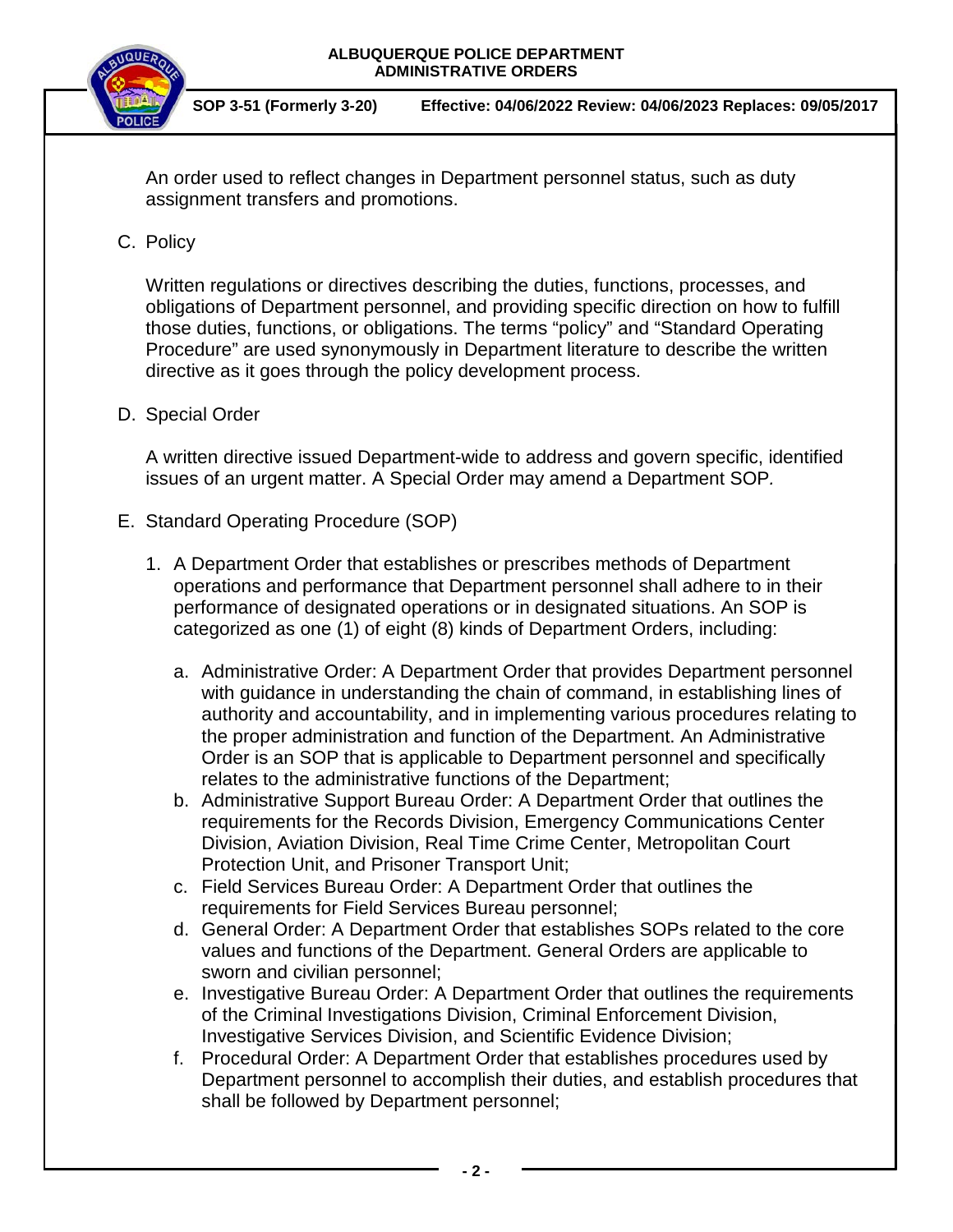

**SOP 3-51 (Formerly 3-20) Effective: 04/06/2022 Review: 04/06/2023 Replaces: 09/05/2017**

- g. Professional Accountability Bureau Order: A Department Order that outlines the requirements of the Internal Affairs Force Division and the Internal Affairs Professional Standards Division; and
- h. Special Services Bureau Order: A Department Order that outlines the requirements of the Metro Traffic Division, Special Operations Division, Homeland Security/Support Services Division, and Academy Division.
- F. Verbal Order

A lawful order spoken aloud by a supervisor to a subordinate.

#### **3-51-4 Procedures**  $7 \mid 3 - 51 - 4$

- A. Authority of Department Orders
	- 1. Department personnel shall only publish Department Orders that have been approved by the Chief of Police.
	- 2. Department Orders shall conform to applicable federal, state, and local laws, as well as conform to any current contracts and/or other governing instruments, such as Memoranda of Understanding (MOU), Memoranda of Agreement (MOA), or court orders to which the Department is a signatory.
	- 3. A Department Order shall supersede a verbal order, unless the situation is life threatening or there are immediate safety concerns that may harm Department personnel or others.
		- a. When necessary, a verbal order may become a Department Order or may amend an existing Department Order.
	- 4. The Chief of Police or their designee may delegate the authority to issue specific kinds of Department Orders within a chain of command.
- B. Access to and Adhering to Department Orders
	- 1. Department personnel shall:
		- a. Have access to Department Orders through the Department's document management system;
		- b. Review, then electronically sign, Department Orders published in the Department's document management system; and
			- i. Department personnel shall review the document management system for Department Orders and shall electronically sign Department Orders within one (1) week of publication, unless they are on approved leave status.
			- ii. Within one (1) week of returning from leave, Department personnel shall electronically sign Department Orders that require their signature.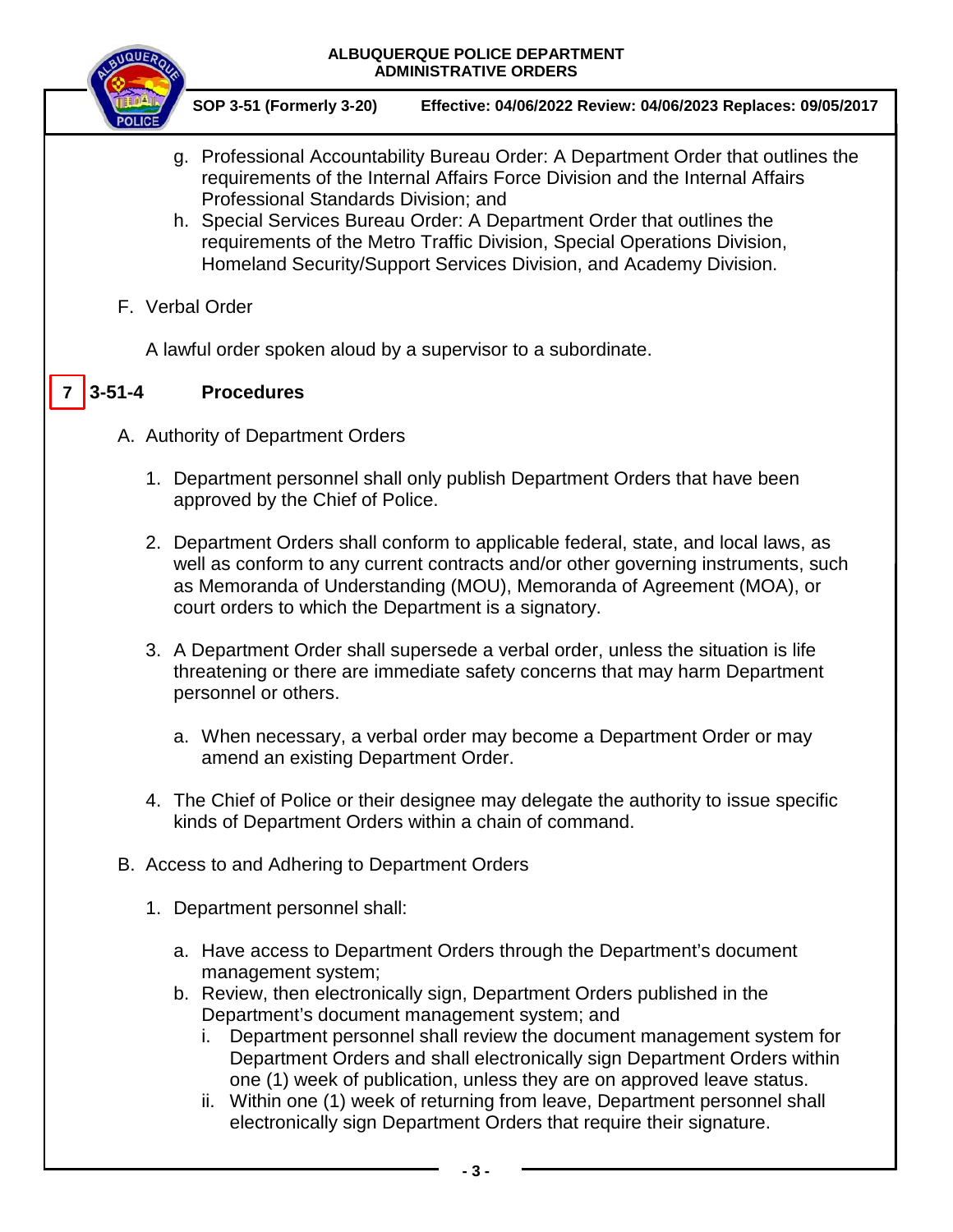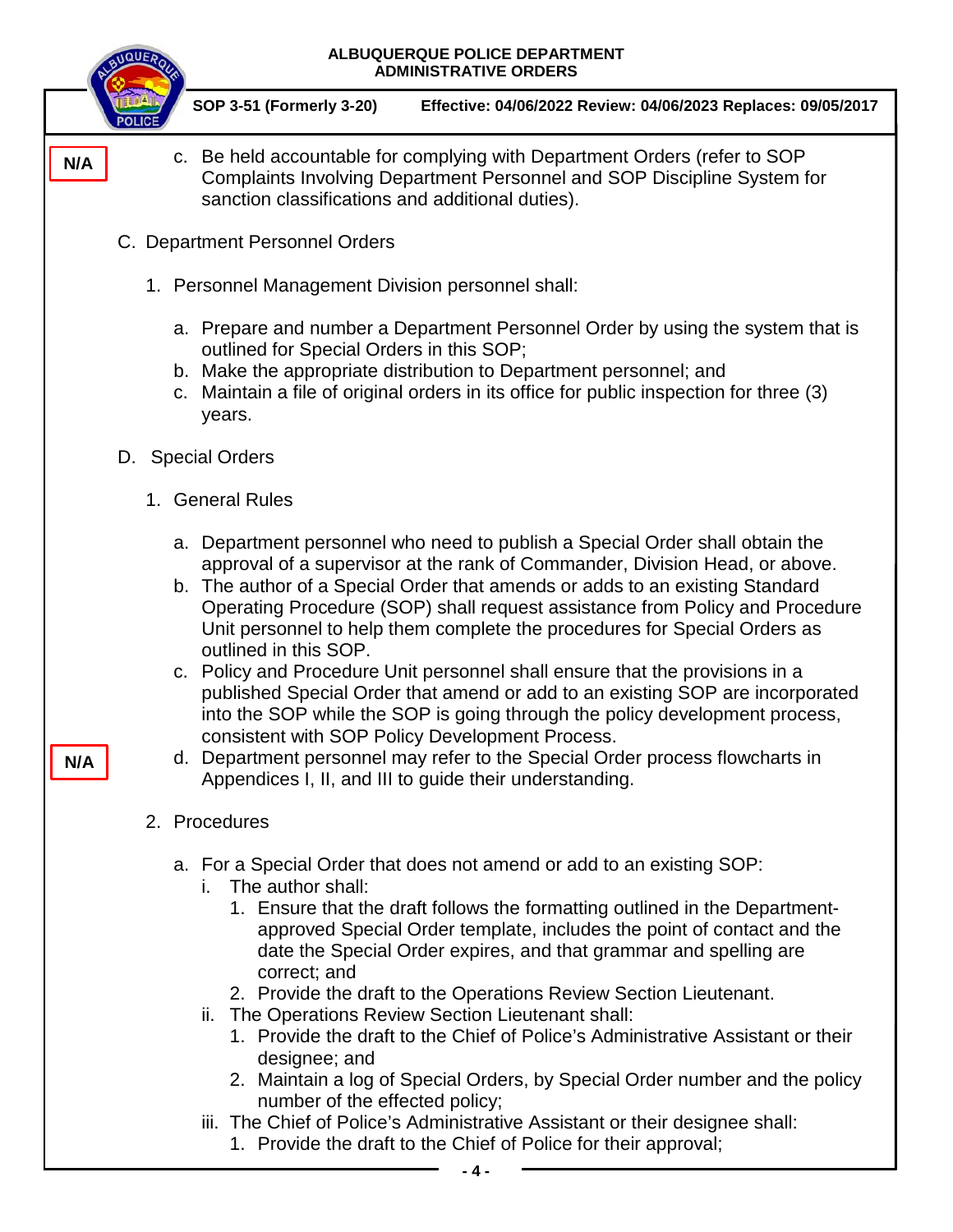

**SOP 3-51 (Formerly 3-20) Effective: 04/06/2022 Review: 04/06/2023 Replaces: 09/05/2017**

- 2. Assign a unique number to a Special Order. The number is based on the last two digits of the year in which it was published, followed by a hyphen and a sequential number beginning with "01." This numbering system shall be initiated for each calendar year starting on January 1st;
- 3. After the Chief of Police or their designee approves the draft, publish the Special Order in the Department's document management system; and
- 4. Schedule for the Special Order to automatically archive one (1) year from the date it was published in the Department's document management system.
- b. For a Special Order that amends or adds to an existing SOP that is unrelated to the Court-Approved Settlement Agreement (CASA):
	- i. The author shall:
		- 1. Ensure that the draft follows the formatting prescribed in the Departmentapproved Special Order template, includes the point of contact and the date the Special Order expires, and that grammar and spelling are correct; and
		- 2. Email the draft to Policy and Procedure Unit personnel at [opa@cabq.gov.](mailto:opa@cabq.gov)
	- ii. Policy and Procedure Unit personnel shall:
		- 1. Insert a watermark in the draft that reads "REVIEW"; and
		- 2. For SOPs that may involve or be affected by civil rights, case law, statutes, regulations, or other laws, litigation or other legal risk to the City, request a legal review of the proposed Special Order.
	- iii. The Policy and Procedure Unit Policy Manager or their designee shall provide the draft to the Operations Review Section Lieutenant;
	- iv. The Operations Review Section Lieutenant shall:
		- 1. Provide the draft to the Chief of Police's Administrative Assistant or their designee; and
		- 2. Maintain a log of Special Orders, by Special Order number and the policy number of the effected policy;
	- v. The Chief of Police's Administrative Assistant or their designee shall:
		- 1. Provide the draft to the Chief of Police for approval;
		- 2. Assign a unique number to a Special Order. The number is based on the last two digits of the year in which it was published, followed by a hyphen and a sequential number beginning with "01." This numbering system shall be initiated for each calendar year starting on January 1st;
		- 3. After the Chief of Police or their designee approves the draft, publish the Special Order in the Department's document management system; and
		- 4. Schedule for the Special Order to automatically archive one (1) year from the date it was published in the Department's document management system.
- c. For a Special Order that amends or adds to an existing SOP that is related to the CASA, after the procedures outlined in 3-51-4 D.2.b. have been completed:
	- i. The Policy and Procedure Unit Policy Manager or their designee shall provide the draft to the Chief of Police's Administrative Assistant or their designee for the Chief of Police to preliminarily approve;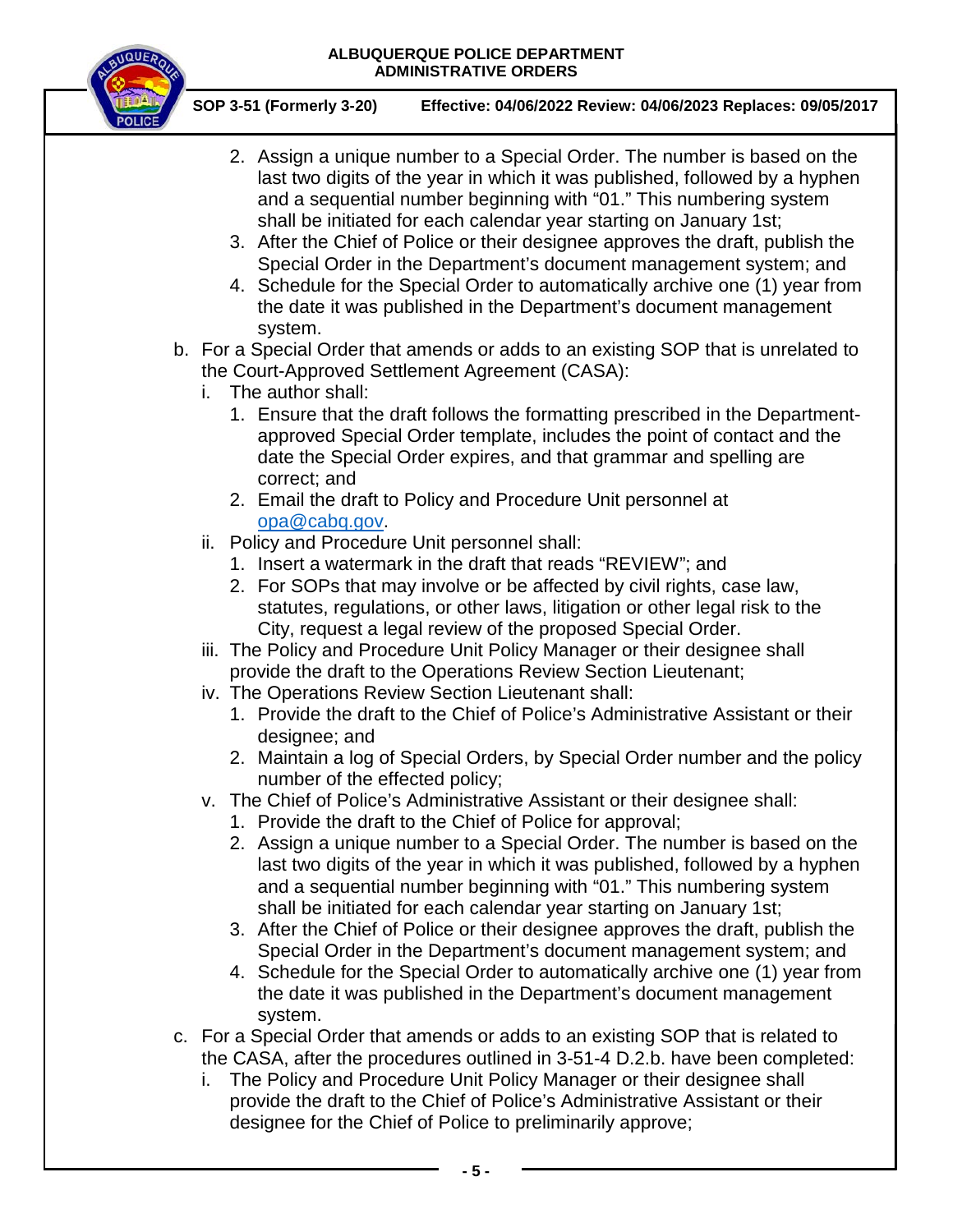

**SOP 3-51 (Formerly 3-20) Effective: 04/06/2022 Review: 04/06/2023 Replaces: 09/05/2017**

| <b>POLICE</b> | ii. The Chief of Police shall preliminarily approve the draft, or shall return the<br>draft for additional work, noting specific changes needed;<br>iii. The Assistant City Attorney (or higher) submits the draft to the:<br>1. United States Department of Justice (DOJ) and the Independent Monitor<br>(IM) for their review and approval; and<br>2. Albuquerque Police Officers' Association (APOA) for review and<br>comment.<br>iv. The author and Policy and Procedure Unit personnel shall review the<br>comments from DOJ, IM, and APOA and revise, if necessary;<br>v. Following the revisions, when applicable, the Assistant City Attorney or<br>higher shall resubmit the draft to \DOJ and IM;<br>vi. Once DOJ and IMT approve the draft, the Policy and Procedure Unit Policy<br>Manager or their designee shall provide the draft to the Operations Review<br>Section Lieutenant;<br>ix. The Operations Review Section Lieutenant shall:<br>1. Provide the draft to the Chief of Police's Administrative Assistant or their<br>designee; and<br>2. Maintain a log of Special Orders.<br>viii. The Chief of Police's Administrative Assistant or their designee shall:<br>1. Provide the draft to the Chief of Police for approval;<br>2. Assign a unique number to a Special Order as indicated above;<br>3. After the Chief of Police or their designee approves the draft, publish the<br>Special Order in the Department's document management system; and<br>4. Schedule for the Special Order to automatically archive one (1) year from<br>the date it was published in the Department's document management<br>system.<br>d. For a Special Order that potentially needs to be revised or archived and does<br>not amend or add to an existing SOP, Department personnel shall contact<br>Policy and Procedure Unit personnel to determine the next steps that should be<br>taken. |
|---------------|----------------------------------------------------------------------------------------------------------------------------------------------------------------------------------------------------------------------------------------------------------------------------------------------------------------------------------------------------------------------------------------------------------------------------------------------------------------------------------------------------------------------------------------------------------------------------------------------------------------------------------------------------------------------------------------------------------------------------------------------------------------------------------------------------------------------------------------------------------------------------------------------------------------------------------------------------------------------------------------------------------------------------------------------------------------------------------------------------------------------------------------------------------------------------------------------------------------------------------------------------------------------------------------------------------------------------------------------------------------------------------------------------------------------------------------------------------------------------------------------------------------------------------------------------------------------------------------------------------------------------------------------------------------------------------------------------------------------------------------------------------------------------------------------------------------------------------------------------------------------------------------------------------|
| N/A           | E. Standard Operating Procedures                                                                                                                                                                                                                                                                                                                                                                                                                                                                                                                                                                                                                                                                                                                                                                                                                                                                                                                                                                                                                                                                                                                                                                                                                                                                                                                                                                                                                                                                                                                                                                                                                                                                                                                                                                                                                                                                         |
|               | Department personnel shall follow the procedures for SOPs as outlined in SOP Policy<br>Development Process (refer to SOP Policy Development Process for sanction<br>classifications and additional duties).                                                                                                                                                                                                                                                                                                                                                                                                                                                                                                                                                                                                                                                                                                                                                                                                                                                                                                                                                                                                                                                                                                                                                                                                                                                                                                                                                                                                                                                                                                                                                                                                                                                                                              |
| F.<br>N/A     | Department Memoranda                                                                                                                                                                                                                                                                                                                                                                                                                                                                                                                                                                                                                                                                                                                                                                                                                                                                                                                                                                                                                                                                                                                                                                                                                                                                                                                                                                                                                                                                                                                                                                                                                                                                                                                                                                                                                                                                                     |
|               | 1. Department personnel may seek to publish a Department Memorandum.                                                                                                                                                                                                                                                                                                                                                                                                                                                                                                                                                                                                                                                                                                                                                                                                                                                                                                                                                                                                                                                                                                                                                                                                                                                                                                                                                                                                                                                                                                                                                                                                                                                                                                                                                                                                                                     |
|               | 2. Department personnel will submit a Department Memorandum to the Operations<br>Review Section Lieutenant for review.                                                                                                                                                                                                                                                                                                                                                                                                                                                                                                                                                                                                                                                                                                                                                                                                                                                                                                                                                                                                                                                                                                                                                                                                                                                                                                                                                                                                                                                                                                                                                                                                                                                                                                                                                                                   |
|               | 3. The Operations Review Section Lieutenant will:                                                                                                                                                                                                                                                                                                                                                                                                                                                                                                                                                                                                                                                                                                                                                                                                                                                                                                                                                                                                                                                                                                                                                                                                                                                                                                                                                                                                                                                                                                                                                                                                                                                                                                                                                                                                                                                        |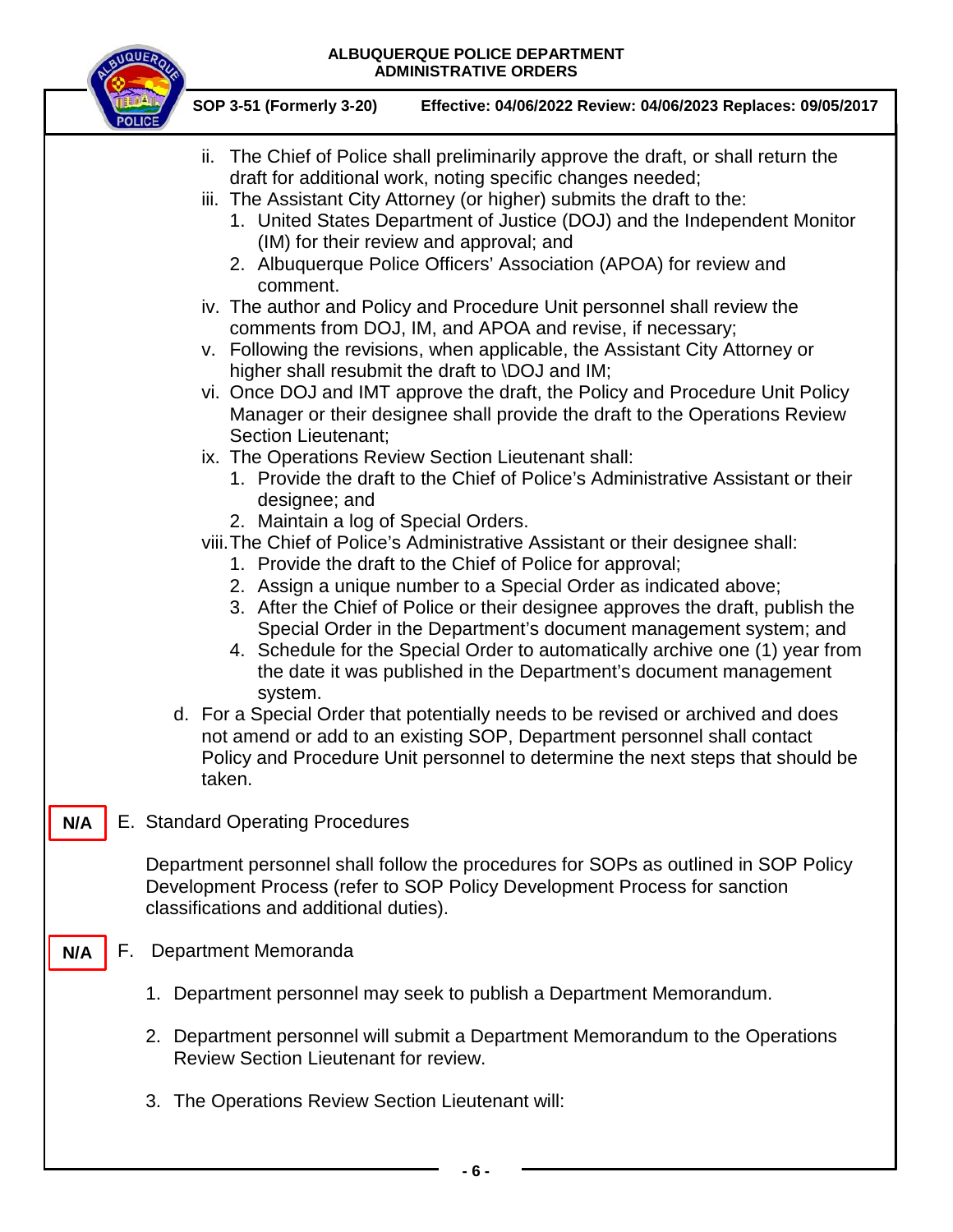

**SOP 3-51 (Formerly 3-20) Effective: 04/06/2022 Review: 04/06/2023 Replaces: 09/05/2017**

- a. If applicable, fix issues pertaining to formatting, grammar, and accuracy and notify the author of the Department Memorandum confirming they have resolved the issues, if any; and
- b. Provide the draft to the Chief of Police's Administrative Assistant or their designee;
- 4. The Chief of Police's Administrative Assistant will:
	- a. Assign a unique number to the Department Memorandum;
	- b. Publish the Department Memorandum in the Department's document management system; and
	- c. Maintain a log and a copy of the Department Memorandum.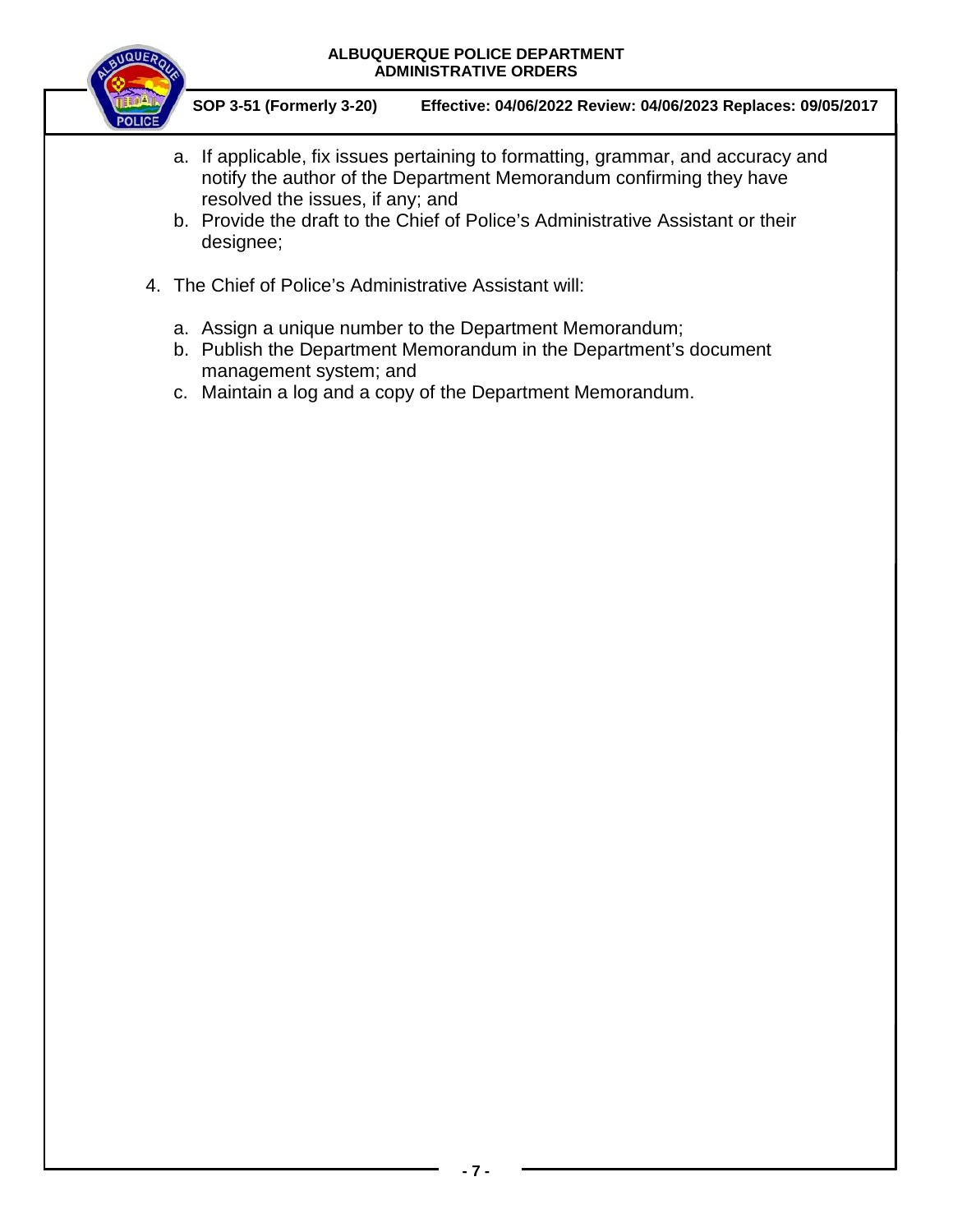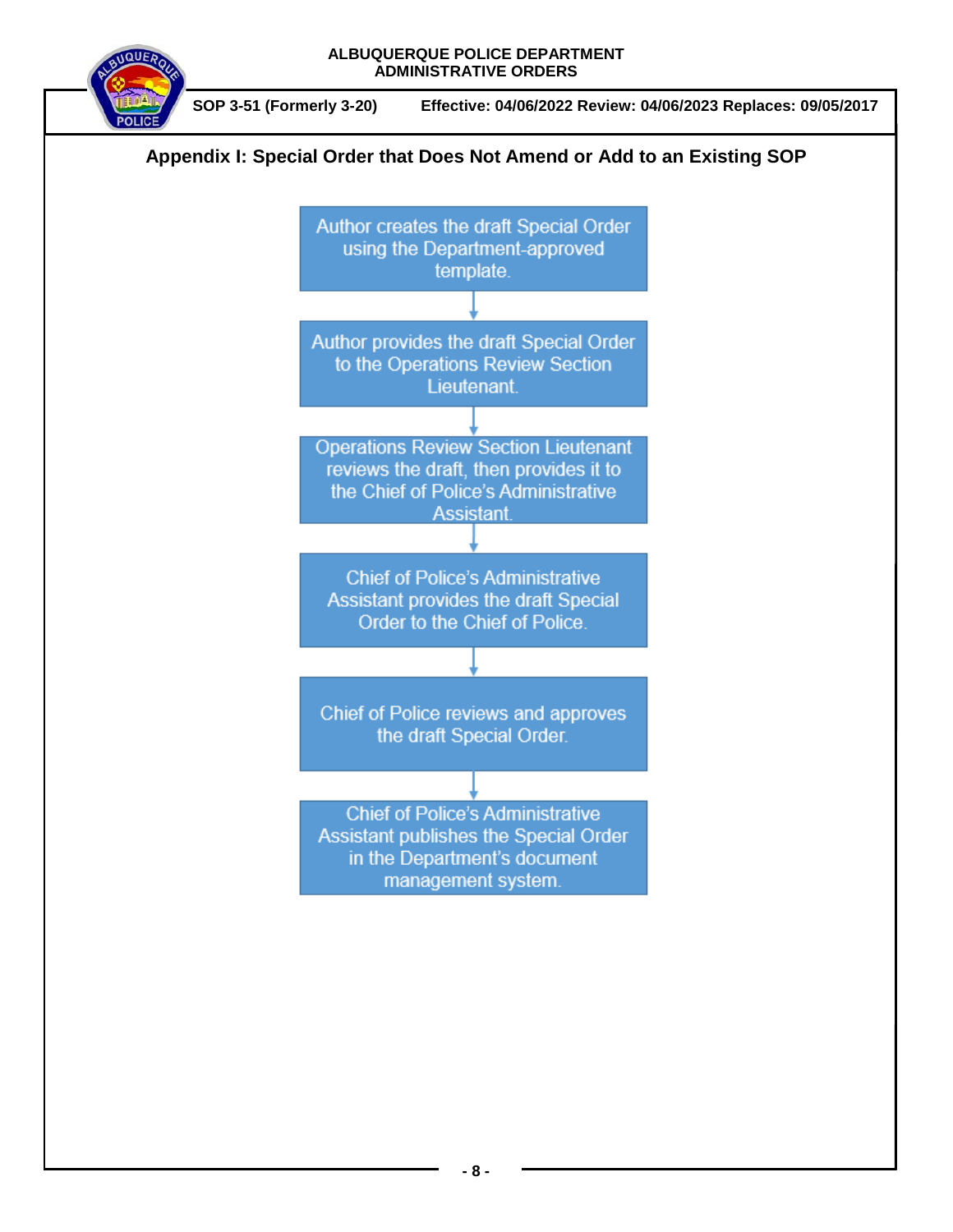